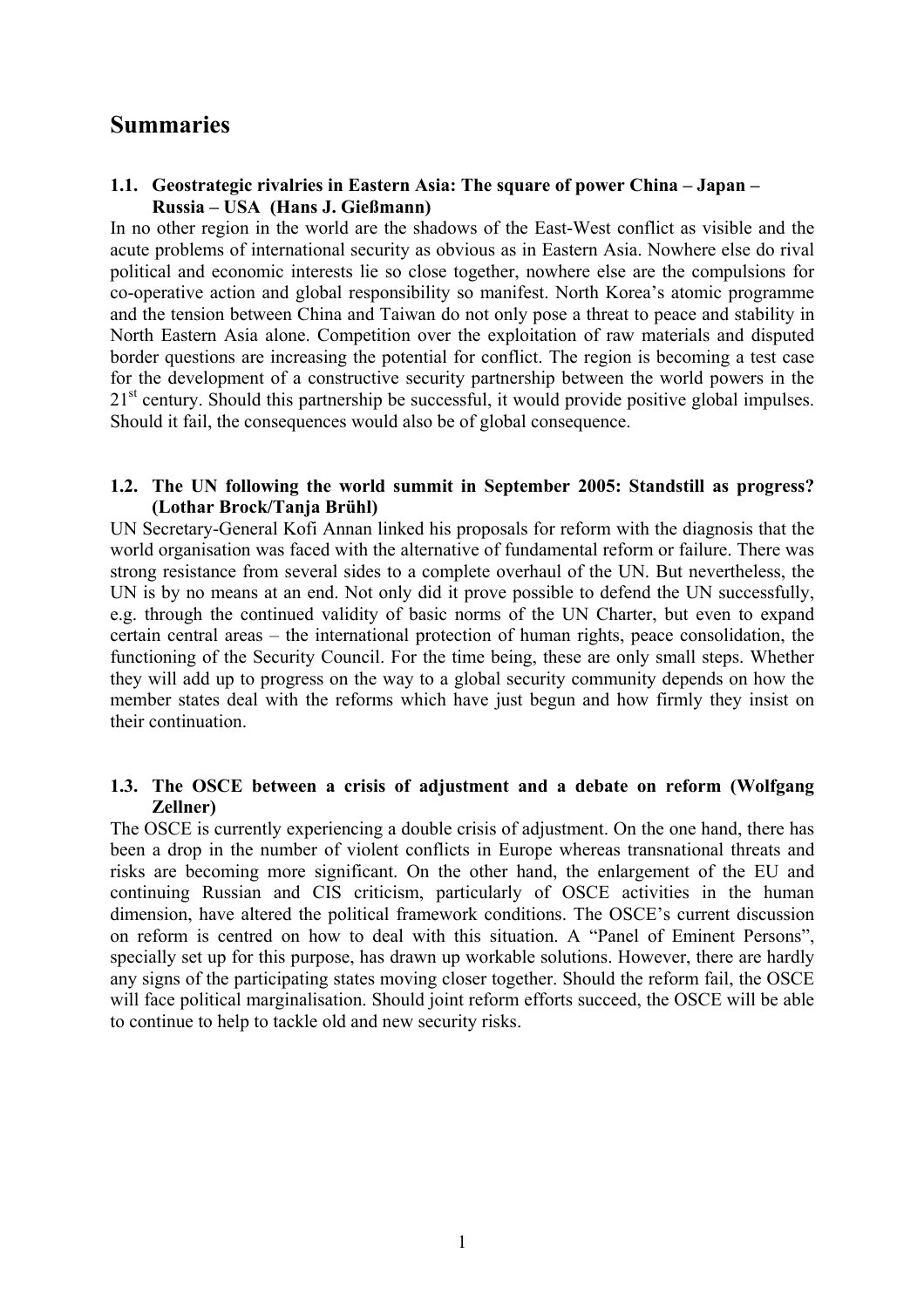# **1.4. The great promise: "Extended security" (Corinna Hauswedell)**

Concepts of "extended security" are characteristic of today's debate on mastering international crises and catastrophes. They confirm the high status of human rights vis-à-vis state sovereignty, but they have also led to an increased readiness to launch military interventions. The ambivalence of such concepts calls for more restraint. The two lines of action could prove incompatible should it not be possible to reconcile national interests to form a new collective protective responsibility under the auspices of the UN. A critical appraisal must therefore stress the extremely varied risks, dangers and threats to human security, heighten the aspect of prevention and re-establish the normative priority of civil peace strategies over ambitions which are determined by military policy.

# **1.5. "Benevolent hegemony" and the** *pax americana***: The role and rationale of a super power (Franz Nuscheler)**

All common power indicators – political influence, economic strength, military capacity with the capability to conduct operations world-wide – assign the United States the position of a super power, the only remaining super power following the end of the bipolar structure of the international system. The United States has not only been able to maintain this special position but also to expand it. However, US policies only rarely meet the ideal of a "benevolent hegemony" under the hegemonic stability theory. The United States has declared that it will use its power to serve national interests, not the normative imperatives of an abstract global common good. Nevertheless, even extensive power is not unlimited. The United States will continue to rely on international partners if it intends to pursue goals which extend beyond those of securing its own rule and if it wants to shape international politics in the long term.

# **2.1. Codes of conduct and fair trade (Volker Teichert/Stefan Wilhelmy)**

Globalisation is aggravating the unequal trade relations between industrial nations and third world countries. The poor countries of the South are finding it increasingly difficult to keep up in the competition between largely similar products on international markets. Social tensions are growing; the causes of conflicts and violence are on the increase. What solutions do the instruments of fair trade offer? First of all, the multinational companies would have to obey rules and standards which halt impoverishment and environmental destruction. Secondly, consumers would be able to exploit their market power by purchasing products which have been produced under humane and environmentally sound conditions. Fair trade would thus contribute to a reduction in conflicts over distribution and to the development of a viable world society in the future.

#### **2.2. A third of the way? The Millennium Development Goals as a joint basis for a policy of development and peace (Hans Diefenbacher)**

A third of the way into the period which the Millennium Summit allocated for the implementation of the Development Goals, the success and failure rates of the individual goals vary considerably from region to region. It will be impossible to realise most of the goals by 2015 without a massive expansion of the "partnership for development" and funding from the richer countries. It is therefore necessary to double the budgets for development cooperation, to cancel the debts of the poorest countries and to introduce new international funding instruments such as the Tobin tax. These demands are not new, but it is becoming all the more imperative to realise them if the international community of states wants to maintain its consensus on the aims which it has set itself.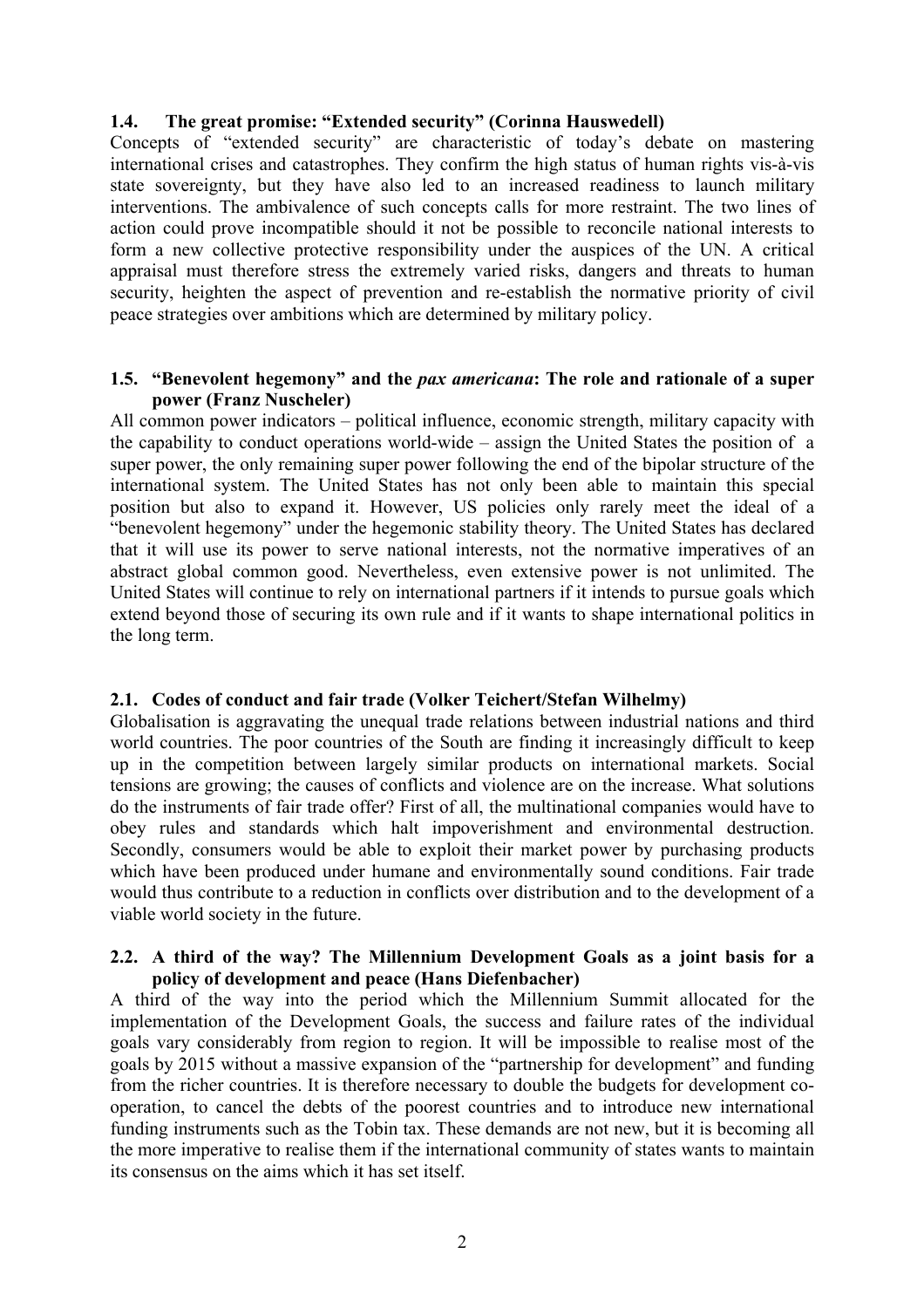# **2.3. European immigration policy: Limits to the promise of equality (Sabine Mannitz)**

The drama along the borders of the EU is visible. Drowned refugees have virtually become everyday news; the Straits of Gibraltar divide the continents almost like a moat. In the meantime, more rigorous action is being taken against undesired immigrants: They are being expelled from the North African enclaves and sent to the Sahel region; only recently they were fired at by the *Guardia Civil*. At the same time, the EU, as a democratic peace zone, does not have a good record for the treatment of its own immigrants at home. France was astonished by the uprisings in its suburbs last year. But it should come as no surprise that social exclusion is not compatible with the postulate of equality. These conflicts cannot be defused without improved chances for the future and a pro-active European immigration policy. The EU's recent package of measures is intended as a step in this direction.

# **2.4. Crisis prevention and promoting peace in German development policy (Tobias Debiel/Angelika Spelten)**

The violent conflicts of the 1990s, which - in Africa especially - eradicated the success of decades of work, forced the SPD-Green Government to adjust its course in the field of development co-operation. Securing peace and survival became a political postulate alongside the classical goals of fighting poverty. Whereas the changes in course during the Government's first legislative period involved programmatic concepts to prevent crises and consolidate peace, its second period in office was characterised by the institutional establishment of new key topics and their practical implementation in initial pilot projects. However, development policy must avoid being monopolised by the idea of "extended security", which gives priority to averting a threat to one's own security over safeguarding the existence of people in conflict regions.

# **3.1 Iraq caught between a permanent crisis, civil war and stabilisation (Jochen Hippler)**

Three trends are determining the development of Iraq following the fall of Saddam Hussein as a result of violent external intervention. The security situation is steadily deteriorating and gradually evoking the real danger of a civil war. Ethnic and religious differences between Arabs and Curds and between Sunnis and Shiites are becoming deeper and at the same time more political. The reconstruction of the state is uniting democratic elements through mechanisms of balanced inter-ethnic representation in a way whose chances of success for ensuring social integration and political stability have yet to be proved. Added to this is the continued catastrophic economic situation of the Iraqi people. None of these problems can be solved in isolation, but only in the context of the others. The situation at the moment, however, is that they are mutually obstructing each other.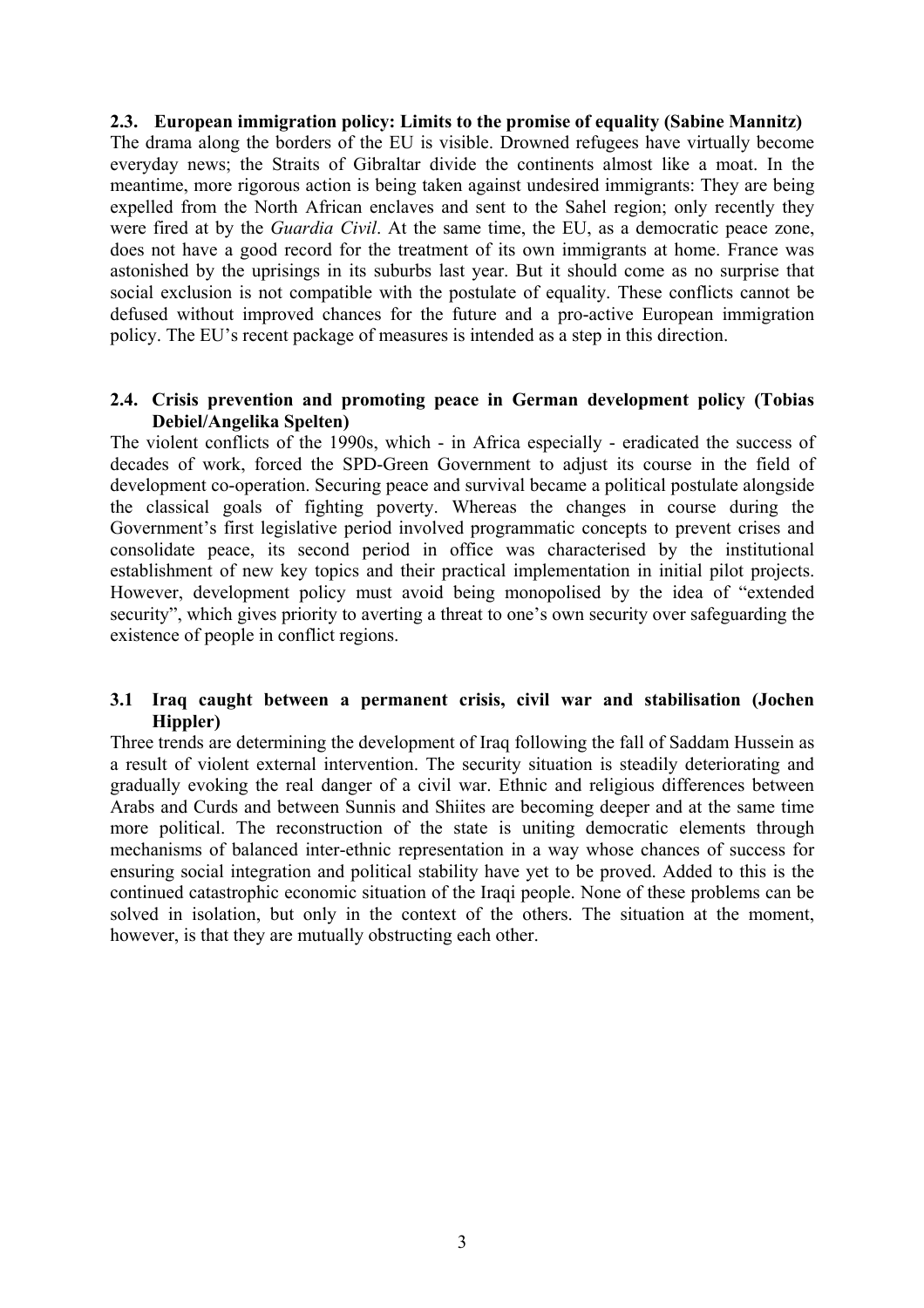# **3.2. Peace by diktat? The long departure from a negotiated solution to the Palestinian conflict (Margret Johannsen)**

By clearing the Gaza Strip, Israel divested itself of its responsibility for the security and wellbeing of more than a third of the Palestinian population. In many places, the withdrawal was interpreted as an opportunity for the resumption of negotiations in accordance with the terms of the Road Map. However, this rendering proved to be wishful thinking. Negotiations are more remote than ever since the *Hamas* movement assumed government responsibility in the Palestinian regions whilst still reserving the option of continuing the armed struggle for liberation. As *Hamas* attempts to implement its programme of domestic reform and expects financial assistance from the Arab-Islamic world, Israel is heading towards defining its borders with the Palestinians unilaterally and thereby annexing strategically essential areas.

#### **3.3. Internal development and international commitment in Afghanistan – An interim balance following the fall of the Taliban (Rainer Glassner)**

Without a functioning state apparatus with real control over the whole country, Afghanistan will be unable to overcome its instability and lack of security or succeed in rebuilding its economy. Admittedly, since the fall of the Taliban, the imported political system has gained legitimacy - thanks to democratic presidential and parliamentary elections - but state structures remain fragile and weak in the provinces, which are characterised by their different ethnic groups. Local warlords and profiteers from the drug trade are frustrating the development efforts of Afghanistan's central government and foreign non-governmental organisations. The obsession of external stakeholders with the military fight against terrorism is contributing towards making it more difficult to reduce political tension and is further aggravating the security situation.

#### **3.4. Status, standards, security? Kosovo's uncertain future (Igor D. Grebenschikov)**

The future of Kosovo has been in the hands of the UN Security Council since the 1999 war. Initial steps have been taken towards democratisation under the protectorate of UNMIK and KFOR, but the realisation of the set standards varies and the security situation is precarious against the background of political radicalisation and Mafia-type violence. The conflict entered a new phase with the start of negotiations in February 2006. So far the international community's strategy of a *realpolitik* aimed at achieving conditional independence for Kosovo is failing due to the irreconcilable objectives of the conflicting parties with regard to status. The EU will have to act as a guiding force in this balancing act, employing a mixture of incentives and pressure which will form a precedent for other ethnic-national conflicts. It will have to accept responsibility for the peace process indefinitely.

#### **3.5. Waiting for the thaw –** *frozen conflicts* **in the Black Sea region (Aron Buzogány)**

Even after a decade and a half, the "frozen conflicts" over Nagorno Karabach, South Ossetia, Abchasia and Trans-Dniester resulting from the post-Soviet wars of succession remain in an apparent stalemate situation. Although the failure of attempted solutions would suggest otherwise, the original causes of the conflicts have developed dynamically and have led to the relative stabilisation of these quasi-states, which are wholly viable even though they are not recognised internationally. Lately, the regional involvement of new stakeholders, in particular the EU, and the "colourful revolutions" in Georgia and Ukraine seem to have set in motion the delicate balance resulting from the complex interplay of local conflict economies, weak statehood and cleverly instrumentalised policies of identity.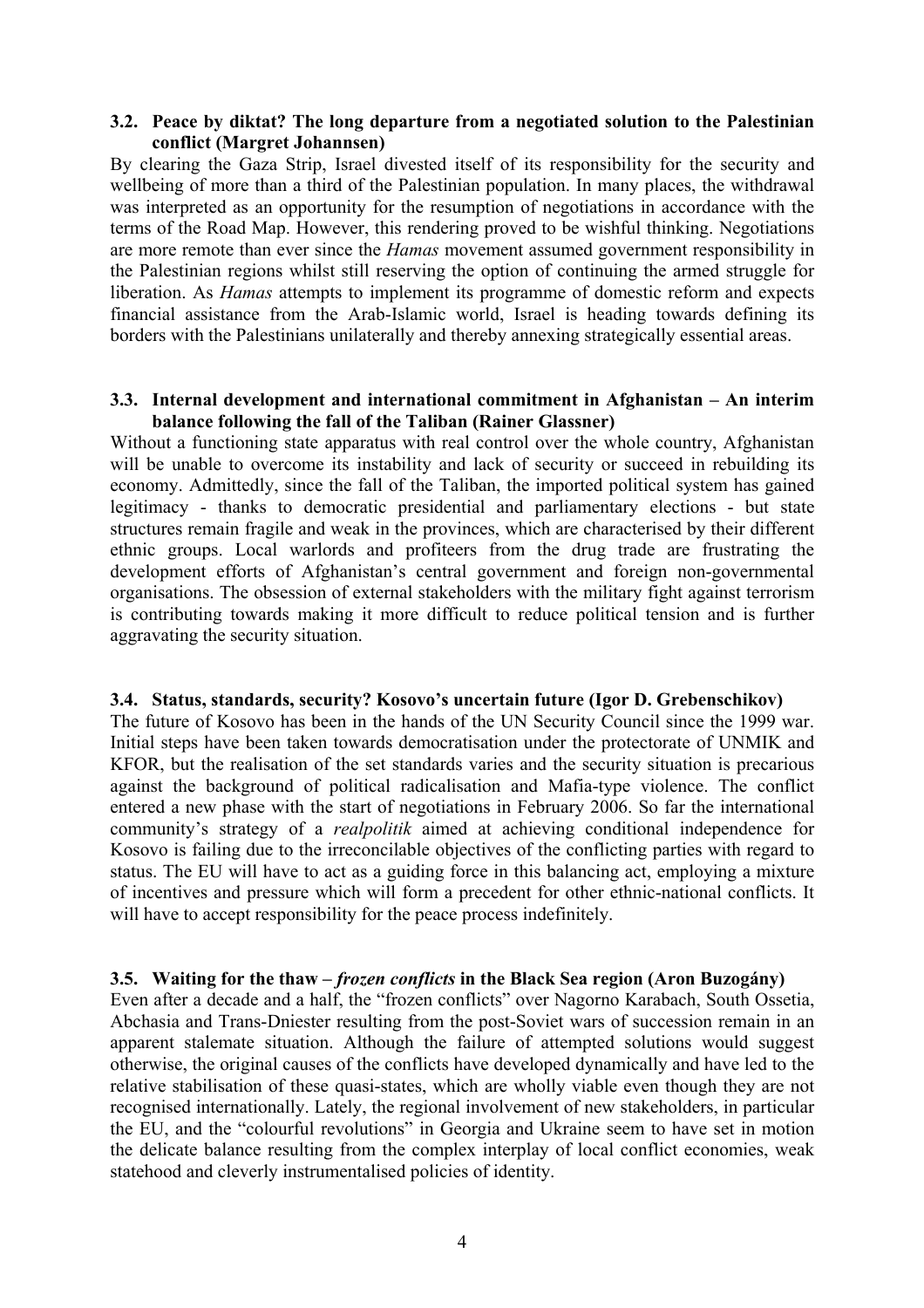# **3.6. Reconciliation: Balancing between truth and justice (Susanne Buckley-Zistel/Bernhard Moltmann)**

Peace consolidation in post-civil war societies requires the mutual recognition of groups and individuals that were once enemies. Since 1974, attempts have been made to uncover misdeeds and ensure justice for the purpose of reconciliation in more than 40 cases, particularly in South America and Africa. Truth commissions serve this aim. However, often the results do not meet expectations - if the desire for national unity interferes with the process of resolution and the time frame is too short. In many cases, there is a lack of both the willingness and the means to rehabilitate victims. Only those efforts are successful which guarantee a maximum of transparency and participation, combined with proven conflict settlement mechanisms. External help is all the more effective the more credibly the helpers illuminate the dark areas of their own past.

#### **3.7. Democratisation from outside – Impossible? (Bruno Schoch)**

Since democracies do not conduct wars against one another, one could assume that the right peace strategy is to accelerate processes of democratisation. The number of democracies has increased significantly over the last two decades; and in the meantime the promotion of democracy has become a global practice. It often meets with the objection that authoritarian societies cannot be democratised from the outside, and certainly not by coercion. This objection ignores the fact that war and violence have often triggered processes of democratisation in the past. Admittedly, an active process of democratisation is faced with a number of dilemmas and the success rate of processes of democratisation which are conducted under compulsion is low – but the same applies to aid towards democracy by peaceful means. It would appear that the West still has to find the right strategy for promoting democracy by external means.

#### **4.1. A never ending story? Iran and North Korea's nuclear programmes (Annette Schaper/Hans-Joachim Schmidt)**

The nuclear non-proliferation regime is experiencing a deep crisis. The NPT review conference has failed. The ambitions of North Korea and Iran are worrying the community of states. Iran is refusing to give up enrichment technology. Access to the bomb would then only be a matter of time. North Korea has quit the NPT and appears to already possess nuclear warheads. Both regimes are not democratic; they often express themselves in an extremely aggressive tone and are persisting in their plans. The United States is demonstrating strength, is playing down the importance of international treaties and is adopting different approaches towards Teheran and Pyongyang. What are needed are regional security concepts which involve both the key and neighbouring states as well as the United States. The direct talks planned to take place between the United States and Iran could promote such concepts.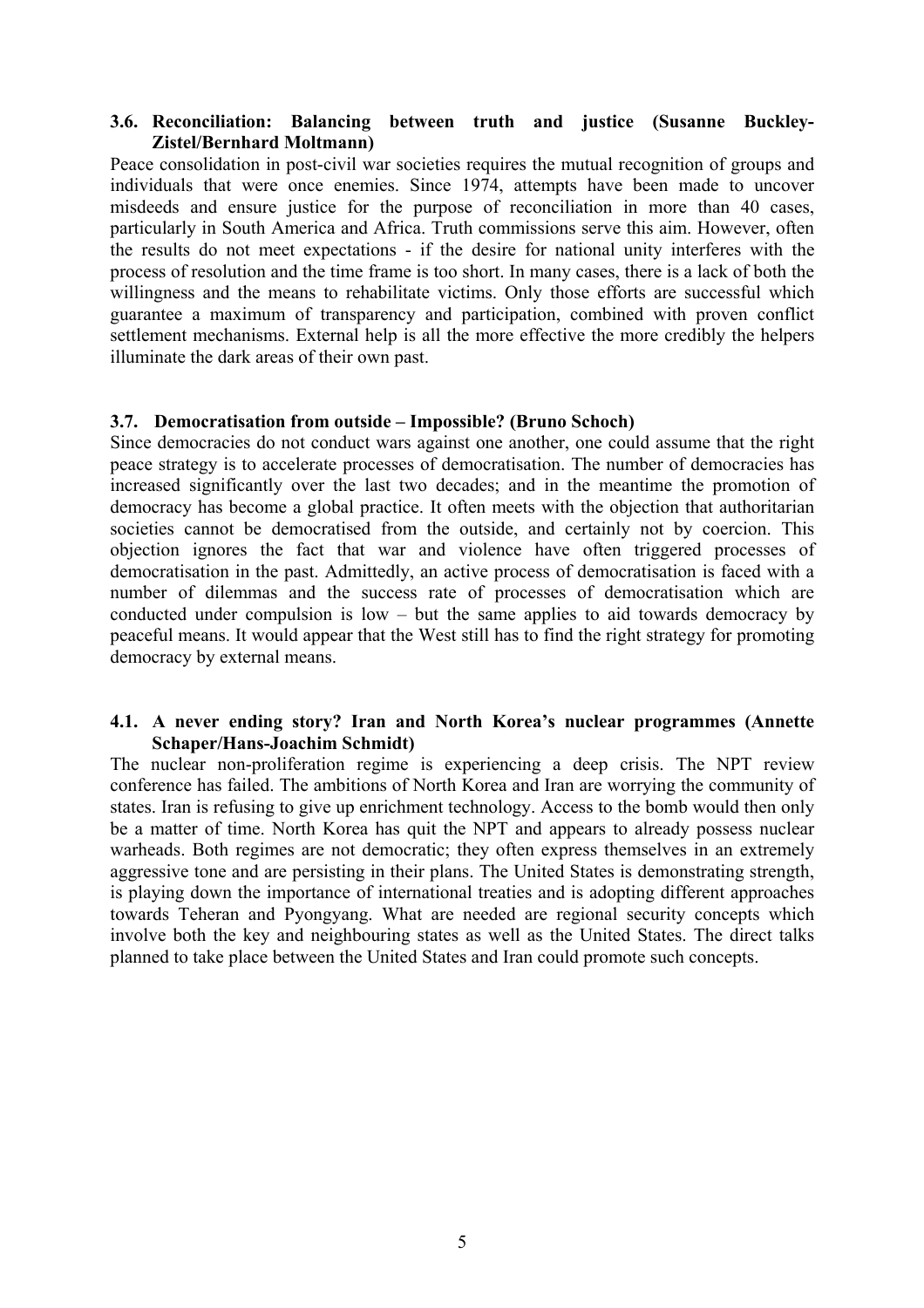# **4.2. On the defensive – Europe's policy on the non-proliferation of weapons of mass destruction (Oliver Meier/Götz Neuneck)**

Since the approval of the European Security Strategy and the Non-Proliferation Strategy in December 2003, European non-proliferation policy has gained in coherence, but hardly in effectiveness. Europe is neglecting efforts to strengthen multilateral non-proliferation regimes and support disarmament in cases where the United States refuses to co-operate. The EU is concentrating more and more on mechanisms that are independent of treaties and where common transatlantic interests are particularly strong. The Near and Middle East are a test case for Europe's policy of non-proliferation but, with the exception of Iran, the EU has not shown itself to be particularly hungry for action. Europe should demonstrate its own multilateral approach more confidently and should try to encourage rulings which strengthen security wherever possible, even without American support.

#### **4.3. The new American nuclear strategy: A dangerous mistake (Harald Müller/Stephanie Sohnius)**

The draft of the United States' new nuclear doctrine includes nuclear weapons as part of the country's preventive military strategy and describes a whole range of scenarios for deployment. Nuclear weapons are not only to be used to deter attacks with weapons of mass destruction, but also to avert an unfavourable course of war and to help a multinational intervention to succeed. The new nuclear doctrine "conventionalises" thinking on nuclear weapons and is breaking the decades-old "nuclear taboo". So far, only the US Congress is opposing this development, which violates international law and is harmful to world security. Germany's interests are also affected since the doctrine treats the United States' world-wide nuclear arsenal as a single unit. As a NATO partner, Germany acts as a base for tactical nuclear weapons and takes part in multi-national operations.

#### **4.4. The future of biological arms control – Transatlantic discord (Jan van Aken/Iris Hunger)**

Until now, the threat of the use of biological weapons has been regarded as moderate. But technical and political developments are making the use of such weapons more probable. Different ideas on the two sides of the Atlantic as to how to deal with this danger have led to a complete standstill in the field of biological arms control. Whereas the United States is adopting a combination of non-proliferation policy, military sabre-rattling and technical protection measures, the EU is emphasising the importance of an "efficient multilateralism". The future of biological arms control will depend on how these differences can be bridged. The EU must act resolutely to prevent the erosion of the comprehensive ban on biological weapons and invest in the further development of the multilateral control regime and, if necessary, do so unilaterally.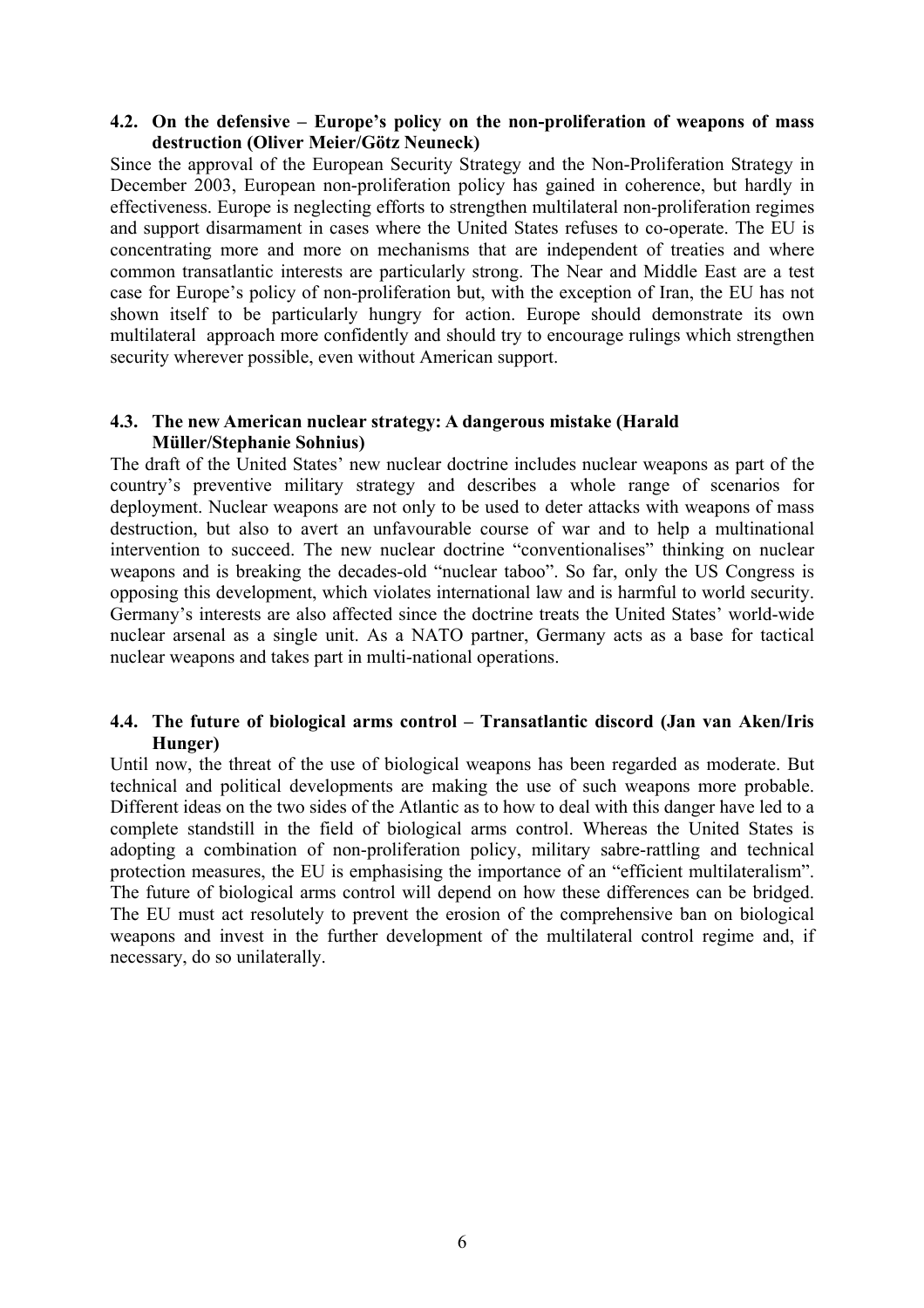#### **4.5. Small arms control: Has nothing been learnt? (Christine Beeck/Julie Brethfeld)**

A stop to the illegal trade in small arms and light weapons has been on the international arms control agenda for about ten years now. First steps were taken towards developing standards for small arms control with the UN Programme of Action in 2001 and the Firearms Protocol in 2005. However, the practical implementation of these programmes is still only just beginning. What is lacking is the political will of many big arms-exporting countries. Business interests often take precedence over human rights considerations. In addition, the Programme of Action ignores important aspects, such as the civilian use of small arms and thus the social causes of demand. The Federal Government should assume a pioneering role within the EU to stem these failures and should make this topic a priority for the UN Followup Conference in summer 2006.

#### **5.1 After Madrid and London – The EU and the fight against terrorism (Martin Kahl)**

The attacks in Madrid and London have significantly increased the pressure on the EU and its member states to develop effective strategies and instruments for fighting Islamic terrorism. The options being considered even go as far as military operations outside the territory of the EU. With regard to the EU's policy towards third states, the question then arises of the compatibility of measures to eliminate the causes of terrorism in the long-term with shortterm defence strategies. The introduction of new information systems and the intensification of exchanges of data are increasing the tensions between "freedom" and "security" within the EU. The effectiveness of a large number of measures which the EU has introduced or plans to introduce must be regarded as problematical, particularly in view of the current profile of the terrorist players.

#### **5.2. Sanctions as an instrument of European Foreign and Security Policy (Michael Brzoska)**

Like the United Nations, the European Union places sanctions somewhere between diplomatic and military means as an instrument of foreign policy. The EU has pursued an active sanctions agenda for over twenty years without this having led to a coherent policy either internally or externally. Sanctions are a potentially important instrument for many fields of crisis prevention, crisis management and post-conflict action. However, to be effective they must be embedded in the overall concept of a European policy towards states and groups whose behaviour is to be altered. A clearly defined, selectively employed sanctions policy could enhance the effectiveness of sanctions. This requires a continuous analysis of their effects. Otherwise, there is a risk that sanctions may aggravate crises.

#### **5.3. The militarisation of Europe or the Europeanisation of the military? (Matthias Dembinski/Wolfgang Wagner)**

The problems of democratic control and the danger of deepening the trenches between the EU and its neighbours are arguments against expanding the EU's Security and Defence Policy, especially as EU treaties do not set any clear limits on future operations. If one takes a closer look, however, it becomes clear that the efforts towards integration also represent a Europeanisation of the military, which in turn provides a significant contribution towards peace by helping to overcome national rivalries. From the point of view of peace policy, rather than making overhasty sweeping criticisms of the "militarisation of Europe", it would be more important to concentrate on civilian instruments and the strengthening of democratic mechanisms that are capable of preventing the possible misuse of armed force for the purposes of an aggressive policy of influence and interests.